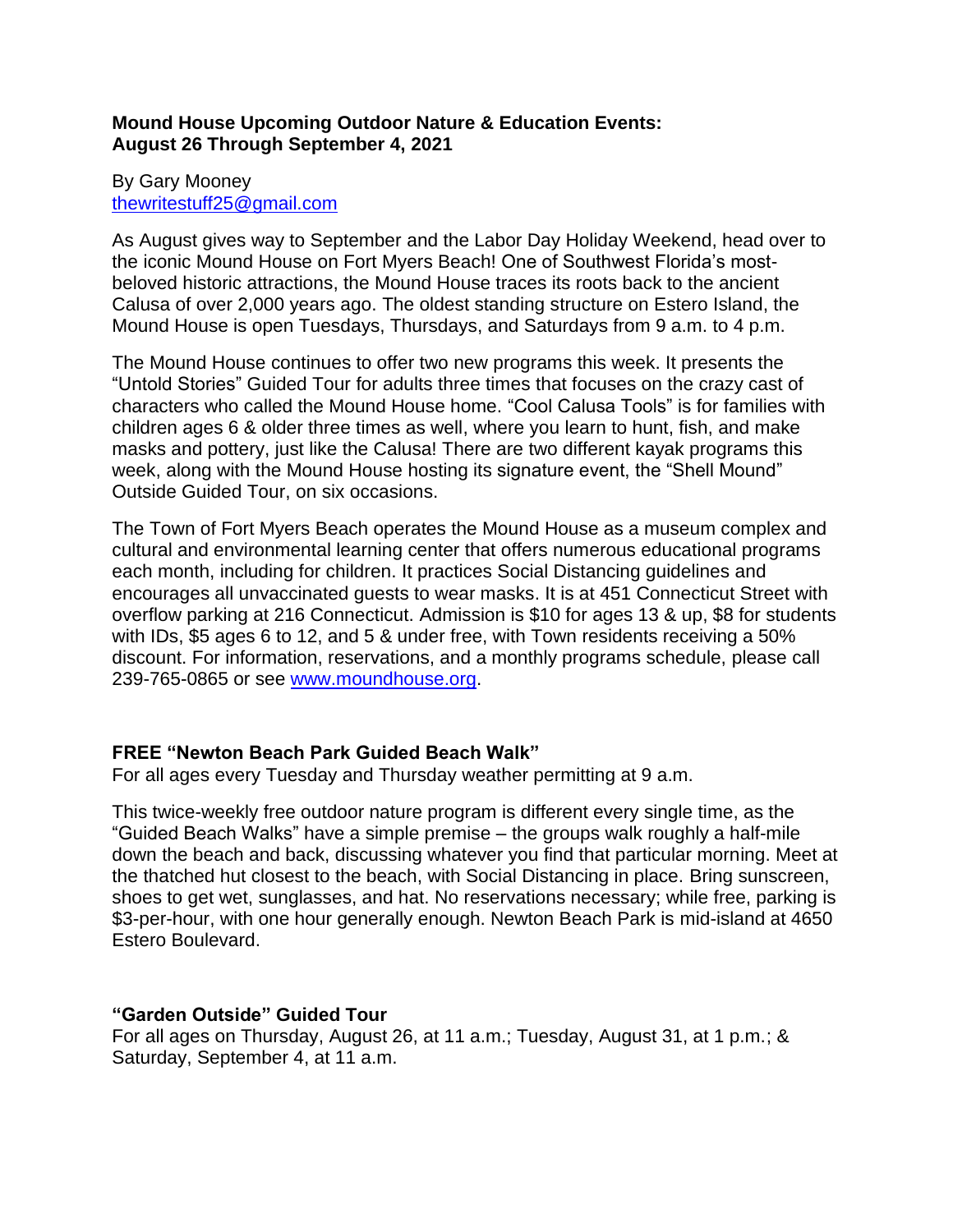Stroll through the Mound House gardens to discover how its unique plants conserve water and protect wildlife, while learning how the Calusa and other Native Americans used them in their daily lives. \$5-per-person that does not include Mound House admission; Mound House members free, with Social Distancing guidelines in place.

#### **"Shell Mound" Outside Guided Tour**

For all ages on Thursday, August 26, at 1 p.m.; Saturday, August 28, at 11 a.m. & 2 p.m.; Tuesday, August 31, at 11 a.m.; Thursday, September 2, at 11 a.m.; & Saturday, September 4, at 2 p.m.

If you dig archaeology, the Mound House's signature program is for you! Tour the 2,000-year-old Calusa Indian Shell Mound led by the interpretive staff as you explore the site's archaeology to unearth clues about this ancient society. \$5-per-person that does not include Mound House admission; Mound House members free, with Social Distancing guidelines in place.

### **NEW: "Untold Stories" Guided Tour**

For adults on Thursday, August 26, at 2 p.m.; Thursday, September 2, at 1 p.m.; & Saturday, September 4, at 1 p.m.

The Mound House is the oldest standing structure on Fort Myers Beach, with an intriguing cast of characters who called it home, ranging from farmers to casino owners; scientists to developers! Learn about their individual stories along with a good dose of island history on this guided tour through the Mound House Museum, native gardens, and majestic grounds. Adults \$15; Mound House members free.

## **"Mangroves by Kayak" Tour**

For ages 12 & up weather permitting on Friday, August 27; Saturday, August 28; Wednesday, September 1; & Friday, September 3, all at 9 a.m.

Explore the winding mangrove creeks and hidden waters of the Estero Bay Aquatic Preserve as only a kayaker can on this Environmental Educator-guided tour of the ancient realm of the Calusa! Witness birds, fish, manatee and dolphins as you paddle through the natural beauty of Estero and Hell Peckney Bays in a tandem kayak. All paddling & safety equipment provided, with kayak tours in accordance with Florida Society of Ethical Ecotourism guidelines. \$45-per-person; Mound House members \$15. Advance reservations necessary, with Social Distancing guidelines in place.

## **NEW "Cool Calusa Tools"**

For families with children ages 6 & older on Saturday, August 28, at 1 p.m.; Thursday, September 2, at 2 p.m.; & Saturday, September 4, at 10 a.m.